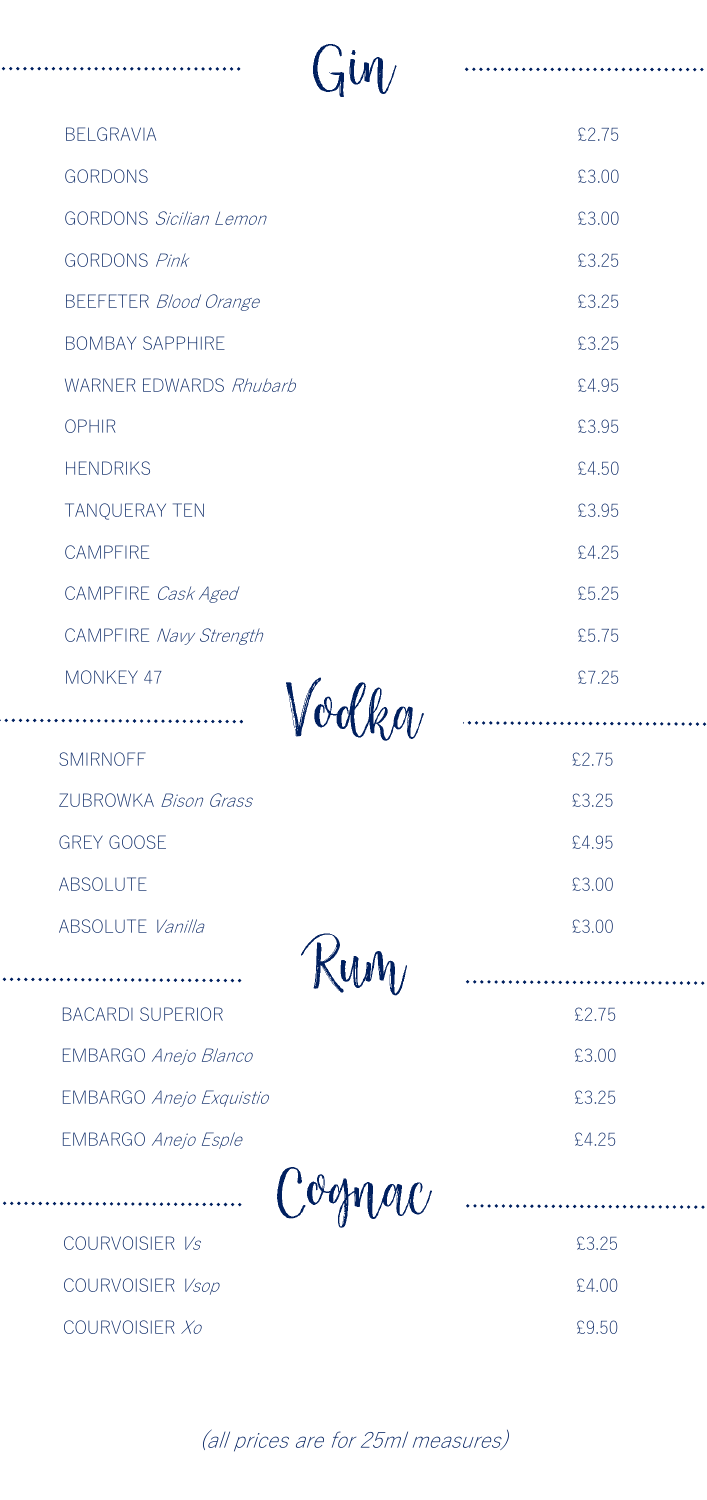| Whisky                          |       |
|---------------------------------|-------|
| <b>JACK DANIELS</b>             | £3.75 |
| <b>FAMOUS GROUSE</b>            | £2.75 |
| OBAN 14yr                       | £5.25 |
| TALISKER 10yr                   | £4.75 |
| <b>BALVENIE Doublewood 12yr</b> | £4.25 |
| LAPHROAIG 10yr                  | £4.25 |
| GLENKINCHIE 10yr                | £4.25 |
| <b>JAMESONS</b>                 | £3.25 |
| FOUR ROSES Original             | £3.50 |
| Tequilo                         |       |
| <b>MONTEZUMA</b>                | £3.00 |
| CANTINERO Blanco                | £4.25 |
| CANTINERO Reposado              | £4.25 |
| <b>GRAN</b> Orendain Anejo      | £4.75 |

. . . . . . .

. . . . . . .

## (all prices are for 25ml measures)

| Beez & Cidez                 |       |       |
|------------------------------|-------|-------|
| draft                        | half  | pint  |
| <b>BIRRA MORETTI</b>         | £2.95 | £5.50 |
| <b>ESTRELLA DAMM</b>         | £2.70 | £4.95 |
| <b>AMSTELL</b>               | £2.40 | £4.40 |
| <b>CAMDEN PALE ALE</b>       | £2.75 | £5.25 |
| <b>REBELLION IPA</b>         | £2.70 | £5.25 |
| KINGSTON PRESS CIDER         | £2.50 | £4.75 |
| bottle                       | 330ml | 500ml |
| <b>CORONA</b>                | £4.50 |       |
| <b>BUDWEISER</b>             | £4.50 |       |
| <b>BROOKLYN LAGER</b>        | £4.90 |       |
| BECKS BLUE (non-alc.)        | £3.25 |       |
| KOPPARBERG STRAWBERRY & LIME |       | £5.95 |
| KOPPARBERG MIXED FRUIT       |       | £5.95 |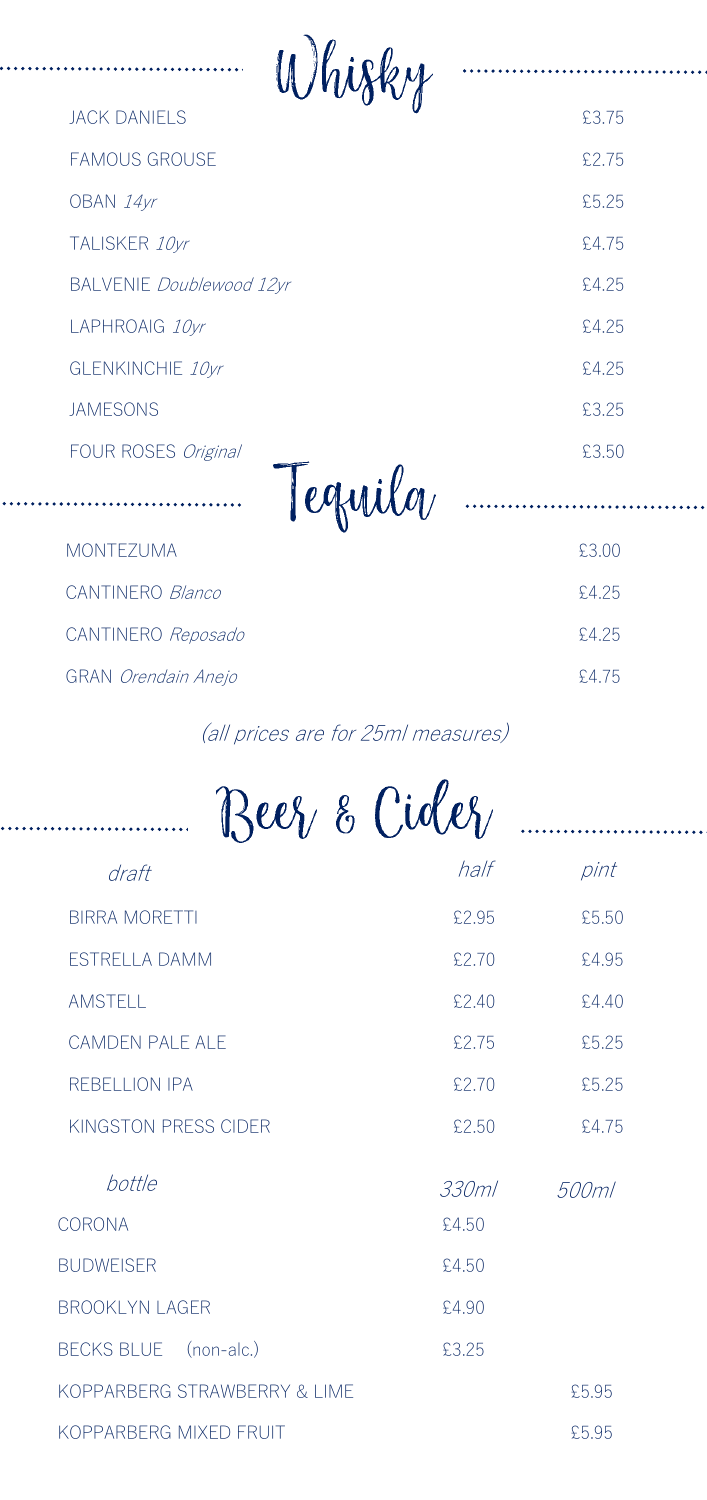Cocktails

TWO COCKTAILS FOR £14 THURSDAY, FRIDAY & SATURDAY FROM 7PM \* not included in promotion

#### $V \cap D K A$

BLOODY MARY £8.00 Vodka, Tomato Juice & Spices

> WOO-WOO £8.00 Vodka, Peach Snapp's & Cranberry

SEX ON THE BEACH £8.00 Vodka, Peach Snapp's, Cranberry & Orange

MOSCOW MULE £8.00 Vodka, Ginger Beer & Lime

COSMOPOLITAN £8.00 Vodka, Triple Sec, Cranberry & Lime

ESPRESSO MARTINI £8.00 Vodka, Tia Maria & Espresso

WHITE RUSSIAN £8.00 Vodka, Tia Maria & Milk

CAIPIROSKA £8.00 Vodka, Lime & Brown Sugar

PORNSTAR MARTINI £8.00 Vanilla Vodka, Passionfruit & Prosecco

#### G I N

BRAMBLE £8.00 Gin, Lemon & Chambord SINGAPORE SLING £8.00 Gin, Cherry Brandy & Grenadine

### R U M

CLASSIC MOJITO £8.00 Rum, Mint, &Lime

STRAWBERRY DAIQUIRI £8.00 Rum, Strawberry, Grenadine & Lime

PINA COLADA £8.00 Rum, Coconut Rum & Pineapple

MAI TAI £8.00 Dark Rum, Triple Sec, Orgeat, & Lime

DARK & STORMY £8.00 Dark Rum, Ginger Beer, Bitters & Lime

#### **WHISKY**

\*MANHATTAN £10.00 Bourbon, Bitters & Sweet Vermouth

\*WHISKEY SOUR £8.00 Bourbon, Lemon & Egg White

\*OLD FASHIONED £10.00 Bourbon, Orange, Sugar & Bitters

#### T E Q U I L A

TEQUILA SUNRISE £8.00 Tequila, Orange, Grenadine

MARGARITA £8.00 Tequila, Lime, Triple Sec & Salted Rim

#### P R O S E C C O

BELLINI £8.00 Passion Fruit Puree & Prosecco

> APEROL SPRITZ £8.00 Aperol, Prosecco & Soda

KIR ROYALE £8.00 Chambord & Prosecco